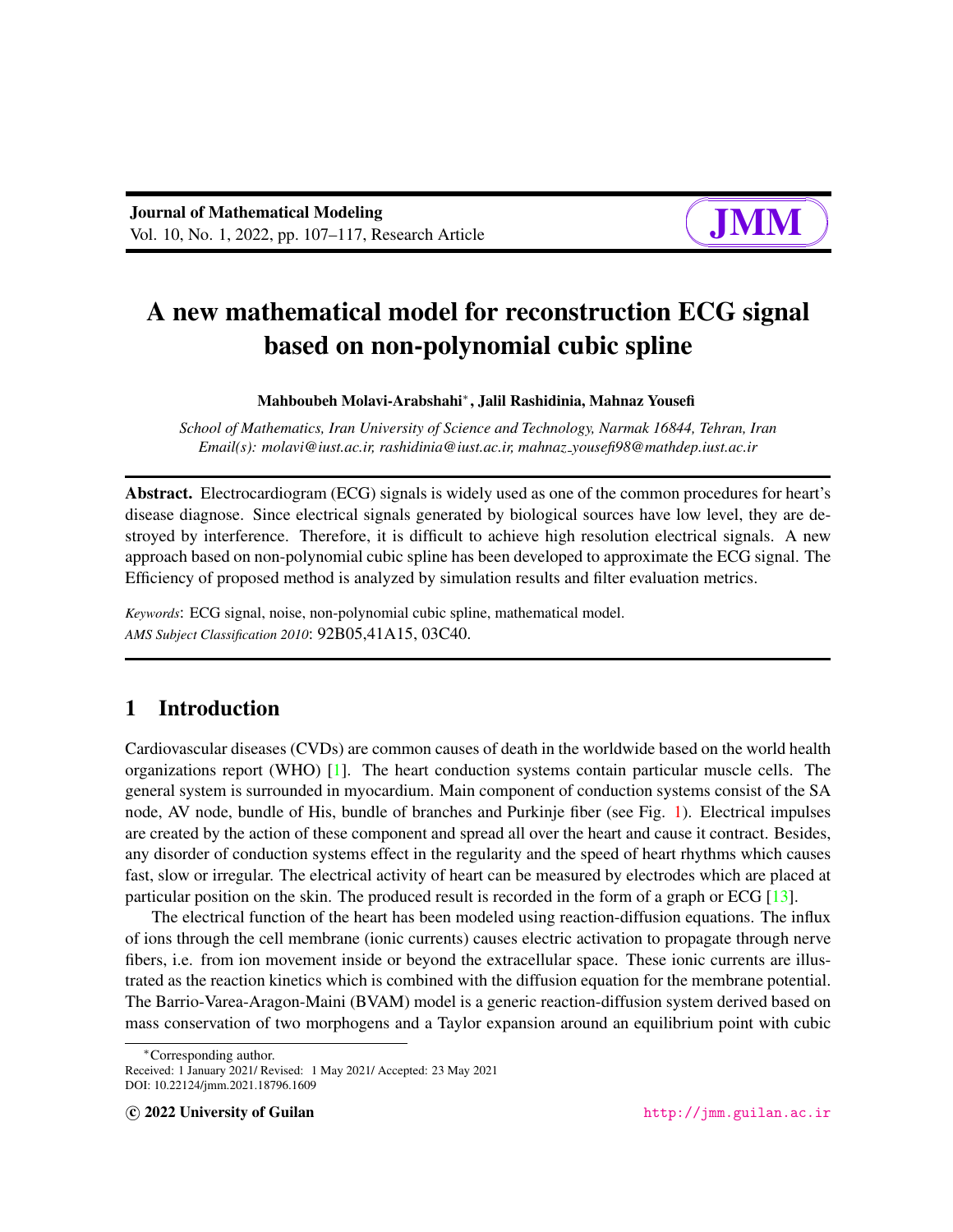

<span id="page-1-0"></span>Figure 1: Heart electrical conduction system

non-linearity. This model has been applied to a broad range of trends seen in biological and chemical processes. In its simplest form, the BVAM model is as follows:

$$
\frac{\partial u}{\partial t} = D\nabla^2 u + \eta \left( u + av - Cuv - uv^2 \right),\n\frac{\partial v}{\partial t} = \nabla^2 v + \eta \left( bv + Hu + Cuv + uv^2 \right),
$$
\n(1)

where  $u(x,t)$  and  $v(x,t)$  denote two interacting variables with a constant diffusion coefficient ratio *D* at position *x* and time *t*. Depending on the method to be modeled, these variables may be interpreted as chemical elements, morphogens, or some other observable amount [\[16\]](#page-10-0).

Since electrical signals generated by biological sources have low level, they are destroyed by interference. They are polluted by different kind of noises. Therefore, Noise omission from ECG signal is an impressive step for recovery resolution of signal in order to accurate visual interpretation. The application of mathematical models in medicine is growing rapidly  $[3, 10, 20]$  $[3, 10, 20]$  $[3, 10, 20]$  $[3, 10, 20]$  $[3, 10, 20]$ . ECG signal is not separate from this fact. Using analog or digital filters for removing these artifacts is prevalent method. Due to the lack of instrumentation in digital filters, they are more precise compared with analog ones [\[12\]](#page-9-4). Some procedures mainly consist of infinite impulse response (IIR) [\[9\]](#page-9-5), finite impulse response (FIR) [\[5,](#page-9-6)[25\]](#page-10-2), adaptive filter  $[7,11,26]$  $[7,11,26]$  $[7,11,26]$ . Although these methods can remove noise outside the ECG signals, they are incapable if the range of noise overlaps with the ECG signal. Besides, the Gibbs phenomenon is likely to occur when the order of the filter does not choose correctly. Other methods mainly include discrete wavelet transform [\[2,](#page-9-9)[22,](#page-10-4)[23\]](#page-10-5), Principal Component Analysis (PCA) [\[8\]](#page-9-10), Independent Component Analysis (ICA) [\[15\]](#page-10-6), and Empirical Mode Decomposition (EMD)  $[4, 6]$  $[4, 6]$  $[4, 6]$  in order to ECG denoising. Baseline wander noise is a low frequency resulted in breathing, changing electrode impedance due to body movement. numerous methods have been proposed for reduction Baseline wander noise. Common methods applied for reduction Baseline wander noise are based on Fourier decomposision  $[24]$  and wavelet transformation  $[17,21]$  $[17,21]$ . Every method has special basis function  $[14]$ . Polynomial functions are more popular in compared with other ones because there are flexibility in applying nonlinear function. Besides, interpolation method for denoising ECG signal based on maximum degree 3, second degree polynomials, Legendre polynomials with high degree compression were applied as the first methods of approximation ECG signal [\[27\]](#page-10-10).

Non-polynomial cubic spline polynomials are used in a variety of mathematical modeling and nu-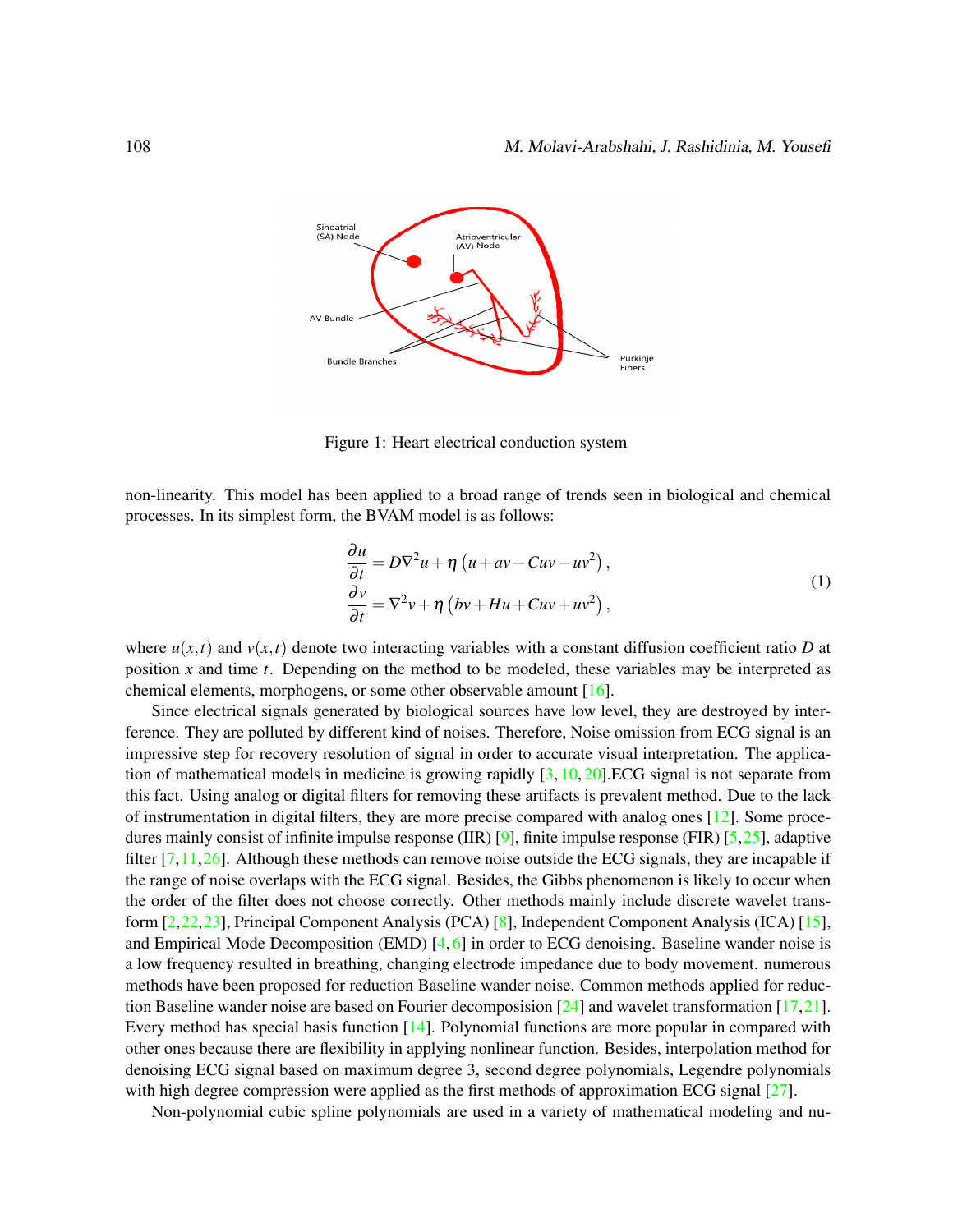

<span id="page-2-1"></span>Figure 2: Simple model of ECG signal.

merical solution of ordinary differential equation and Partial differential equation but they are seldom used to improve signal quality by minimizing artifacts. The noise in the MIT-BIH database ECG signals is minimized in this paper using the Non-polynomial cubic Spline interpolation technique. According to our knowledge , using nonpolynomial cubic spline as an interpolant has been used for the first time so far. The numerical results illustrate capability of proposed method in this field.

In this paper, a new mathematical model is proposed in order to modification of ECG signal resolution based on interpolation technique. This procedure consists of two steps i.e. Moving Average Filter(MAF) and Non-polynomial Cubic Spline (NCS), respectively.

Advantages and disadvantages of procedure are discussed in detail. Therefore, this technique can be used for similar situation in the field of signal processing.

This paper is organized as follows. Section [2,](#page-2-0) is dedicated to introduced ECG signal. Section [3,](#page-3-0) Moving Average Filter, Non-polynomial Cubic Spline method is introduced. Section [4,](#page-5-0) evaluation metrics are introduced. Section [5,](#page-6-0) suggested methods are approximated real ECG data and the results are compared with each other geometrically and algebraically. Section [6,](#page-8-0) superiority of the proposed method is concluded.

## <span id="page-2-0"></span>2 ECG wave

The ECG displays hearts the electrical activity and applied as one of the most important information sources to physicians in order to diagnosis of heart diseases. Fig. [2](#page-2-1) displays a simple model of ECG signal which is divided to three main segmentation P, QRS and T. This wave is produced by the contraction and expansion of the heart muscle. There is a relationship between type of heart function and each part of this category. P wave, QRS complex and T wave in one ECG complete wave are related to depolarization of the atria, excitation of ventricles and ventricular re-polarization, respectively. ECG signal samples which are used in our experiments are given from MIT-BIH Database and consists of baseline wander noise (0.18Hz) and power line interference (50Hz). MIT-BIH is a popular data base for this target.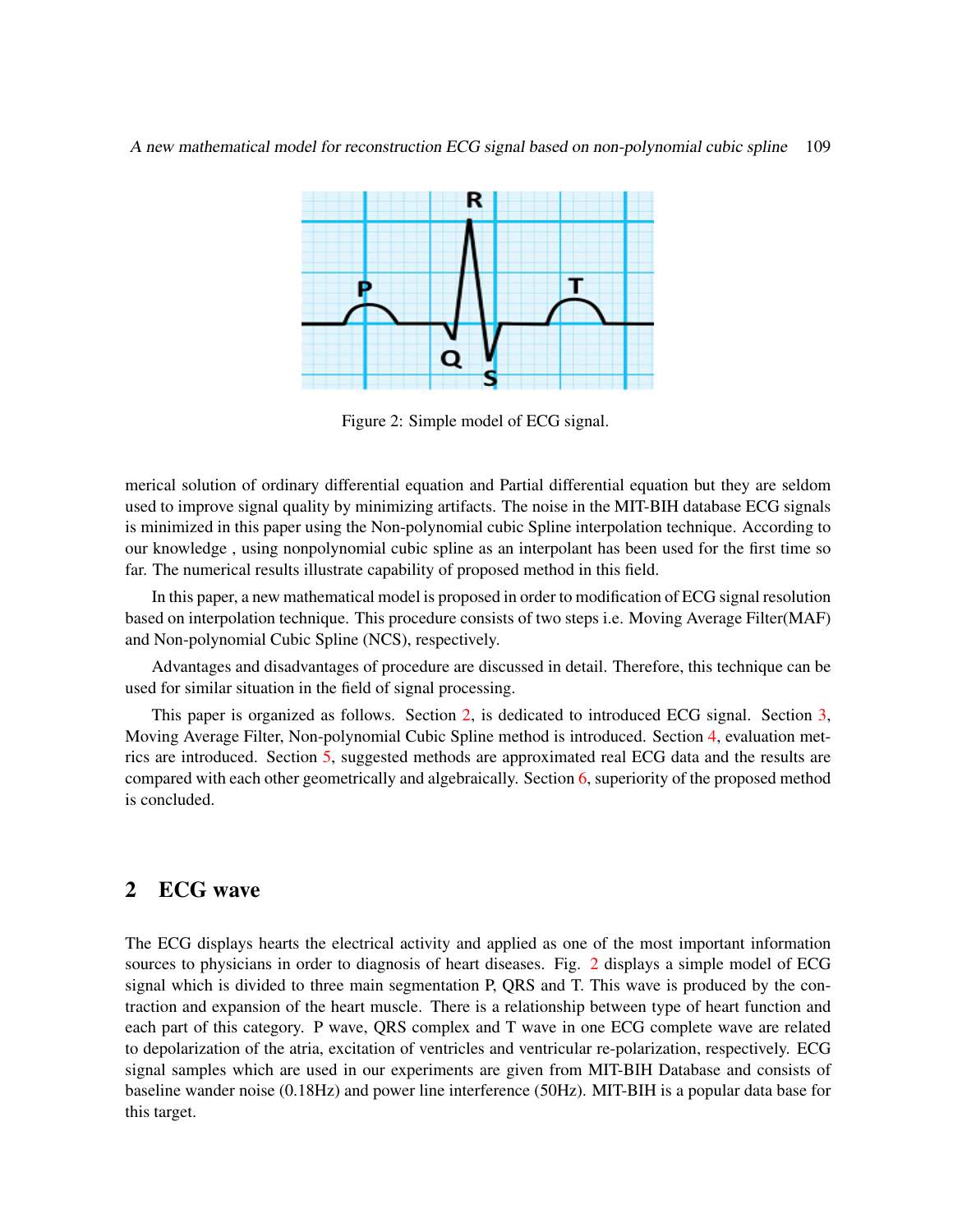## <span id="page-3-0"></span>3 Proposed method

High resolution ECG signals plays decisive rols in order to accurate diagnosis of the disease. Proposed algorithm in order to removal noise is implemented as follows: first of all, Moving Average Filter secondly (MAF) are enforced over noisy ECG signals in order to reduce noises. Secondly, the results of implementation of MAF are reconstructed by non-polynomial cubic spline (NCS) interpolation. In the other words,ECG signals are reconstructed by NCS. Generally, this procedures display by MNCS notation. Presented method is capable for reducing low level frequency noises such as baseline wander noise.

#### 3.1 Moving average filter

Compression of signal is counted as an effective procedure for pre-processing. The benefits of using pre-processing is presentation striking features similar to inflexion and extrema points. One of the most prevalent process for data compression is the MOVING AVERAGE FILTER (MAF) which used to demonstrate significant trends in repeat statistical data. The main benefit of AVERAGE FILTER is diminishing random noise while sustaining striking features. Assume  $S = \{x_1, x_2, \dots, x_m, \dots\}$  is the value of ECG sample, following algorithm illustrates how this filter works.

Algorithm 1. *Moving Average Filter.*

*Input* :  $X = \{x_1, x_2, \ldots, x_n\}$ . *Step 1: Set n* = *length*(*X*) *and*  $N \in \mathbb{N}, N \le n$  *such that*  $N$  *is fix.* **Step 2**: Set  $B_i = \frac{x_i + \overline{x_{i+1}} + \cdots + x_{N+(i+1)}}{N}$  $\frac{m+n_{N+(i+1)}}{N}, i = 1, \ldots, (n-N)-1$  *. Output: Moving average of i.e.*  $B = \{B_1, B_2, \ldots, B_{(n-N)-1}\}$ .

#### 3.2 Non-polynomial cubic spline

Suppose  $\Delta$  is a mesh on  $[a, b]$  such that  $\Delta : a = x_0 < x_1 < x_2 < \cdots < x_{N-1} < x_N = b$  and  $\{f_i\}, f_i =$  $f(x_i)$ ,  $i = 1, 2, \ldots, N$  are corresponding data points. Let  $h_i = x_i - x_{i-1}, i = 1, 2, \ldots, N$  be the mesh size and mesh ratio be  $\sigma = \frac{h_{i+1}}{h_i}$  $\frac{i+1}{h_i}$ ,  $i = 1, ..., N-1$ . When  $\sigma = 1$ , the mesh transforms to a uniform mesh, i.e.,  $h_{j+1} = h_j = h$ . The non-polynomial  $S_\Delta(x)$  is a function of class  $C^2[a,b]$  has the following form:

$$
S_{\Delta_i}(x) = a_i + b_i (x - x_i) + c_i \sin \tau (x - x_i) + d_i \cos \tau (x - x_i), \Delta_i = [x_i, x_{i+1}],
$$
 (2)

<span id="page-3-1"></span>such that  $a_i, b_i, c_i$  and  $d_i$  are constants and  $\tau$  is arbitrary parameter. Besides,  $\tau$  is the frequency of the trigonometric part of the spline functions which has two important features as  $[18]$ : First of all:  $\tau$  is real or pure imaginary.

Secondly:  $\tau$  is a factor can be used in order to improve the accuracy of method.

Assume  $u_i$  denotes approximation of  $u(x_i)$  which obtained by segmentation non-polynomial spline function go through the points  $(x_i, u_i)$  and  $(x_{i+1}, u_{i+1})$ . To capture essential conditions for computing coefficients in using interpolation conditions at  $x_i$  and  $x_{i+1}$  points that satisfies in them is not sufficient. Therefore, we have to apply the continuity of first derivative at the nodes  $(x_i, u_i)$  to compensate this shortage.

As a result of the non-polynomial cubic spline features, following expressions are derived as follows:

$$
S_{\Delta}(x_i) = u_i, \quad S_{\Delta}(x_{i+1}) = u_{i+1}, S_{\Delta}'(x_i) = M_i, \quad S_{\Delta}'(x_{i+1}) = M_{i+1}.
$$
 (3)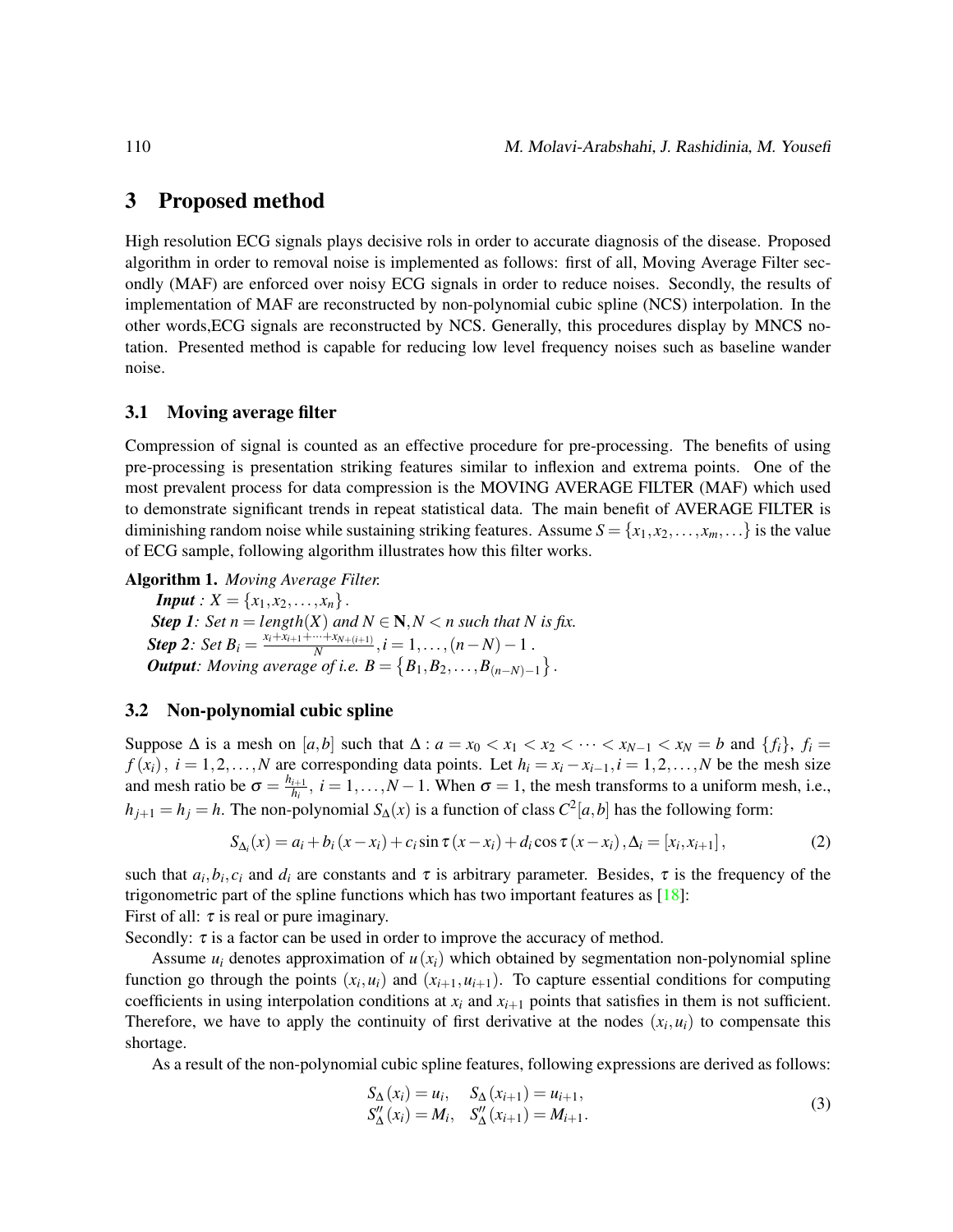The coefficients of [\(2\)](#page-3-1) are obtained by algebraic calculation:

$$
a_i = u_i + \frac{M_i}{\tau^2}, \quad b_i = \frac{u_{i+1} - u_i}{h} + \frac{M_{i+1} - M_i}{\tau \theta},
$$
  
\n
$$
c_i = \frac{M_i \cos \theta - M_{i+1}}{\tau^2 \sin \theta}, \quad d_i = -\frac{M_i}{\tau^2},
$$
\n(4)

where  $\theta = \tau h$  and  $i = 0, 1, ..., N - 1$ . By applying the continuity of the first derivative at  $(x_i, u_i)$ , i.e.,

$$
S'_{\Delta}\left(x_i^-\right) = S'_{\Delta}\left(x_i^+\right),\tag{5}
$$

the following expression is obtained

<span id="page-4-0"></span>
$$
\alpha M_{i+1} + 2\beta M_i + \alpha M_{i-1} = \frac{1}{h^2} (u_{i+1} - 2u_i + u_{i-1}),
$$
\n(6)

where  $i = 0, 1, ..., N - 1$  and  $\alpha = (\theta \csc \theta - 1)/h^2$ ,  $\beta = (1 - \theta \cot \theta)/h^2$ .

Applying the operator  $E = e^{hD}$  in relation [\(6\)](#page-4-0), we obtain

<span id="page-4-1"></span>
$$
Error = (2\alpha + 2\beta - 1)(M_i - y_i'') + D^2 h^2 (\alpha - \frac{1}{12}) (M_i - y_i'') + D^4 h^4 (\frac{\alpha}{12} - \frac{1}{360}) (M_i - y_i'') + O(h^6).
$$
\n(7)

The consistency relation [\(6\)](#page-4-0) leads that the equation  $2\alpha + 2\beta = 1$  in the relation [\(7\)](#page-4-1) is satisfied, which can be expressed as tan  $\frac{\theta}{2} = \frac{\theta}{2}$ . This equation has a zero root and infinitely non-zero roots, and  $\theta = 8.98881$ is the smallest positive root. In this paper, this  $\theta$  is considered as optimal value in all steps. By applying this assumption, we have

$$
|M_l - y_l''| \le d_2 h^2, \ d_2 = 0.22 \max |y_l^4|.
$$
 (8)

Assuming  $\alpha = \frac{1}{12}$  and  $\beta = \frac{5}{12}$  the equation  $2\alpha + 2\beta = 1$  is satisfied. Therefore, the second term in [\(7\)](#page-4-1) is zero. This choice leads to modify the order of the method, i.e.,  $O(h^4)$ .

Besides, if natural spline initial condition, i.e.,  $M_0 = M_n = 0$  is considered as boundary equations, the system [\(6\)](#page-4-0) is strictly diagonally dominant. Therefore,  $M_1, \ldots, M_{n-1}$  are determined uniquely. The matrix form of system  $(6)$  is of the form

$$
M = \frac{12}{h^2} N^{-1} J Y.
$$
 (9)

where

$$
M = \begin{bmatrix} M_0 \\ M_1 \\ M_2 \\ \vdots \\ M_{n-2} \\ M_{n-1} \\ M_n \end{bmatrix}, N = \begin{bmatrix} 1 & 0 & 0 & 0 & \cdots & \cdots & 0 & 0 & 0 & 0 \\ 1 & 10 & 1 & 0 & \cdots & \cdots & 0 & 0 & 0 & 0 \\ 0 & 1 & 10 & 1 & \cdots & \cdots & 0 & 0 & 0 & 0 \\ \vdots & \vdots & \ddots & \ddots & \ddots & \ddots & \vdots & \vdots & \vdots & \vdots \\ \vdots & \vdots & \vdots & \ddots & \ddots & \ddots & \vdots & \vdots & \vdots \\ 0 & 0 & 0 & 0 & \cdots & \cdots & 1 & 0 & 0 & 0 \\ 0 & 0 & 0 & 0 & \cdots & \cdots & 1 & 10 & 1 & 0 \\ 0 & 0 & 0 & 0 & \cdots & \cdots & 0 & 1 & 10 & 1 \end{bmatrix}, N = \begin{bmatrix} 0 \\ y_0 - 2y_1 + y_2 \\ y_1 - 2y_2 + y_3 \\ \vdots \\ y_{n-3} - 2y_{n-2} + y_{n-1} \\ y_{n-2} - 2y_{n-1} + y_n \\ 0 \end{bmatrix}.
$$

The presented nonpolynomial cubic spline satisfies the following relation:

$$
T_3 = \mathrm{Span}\{1, x, \cos \tau x, \sin \tau x\}.
$$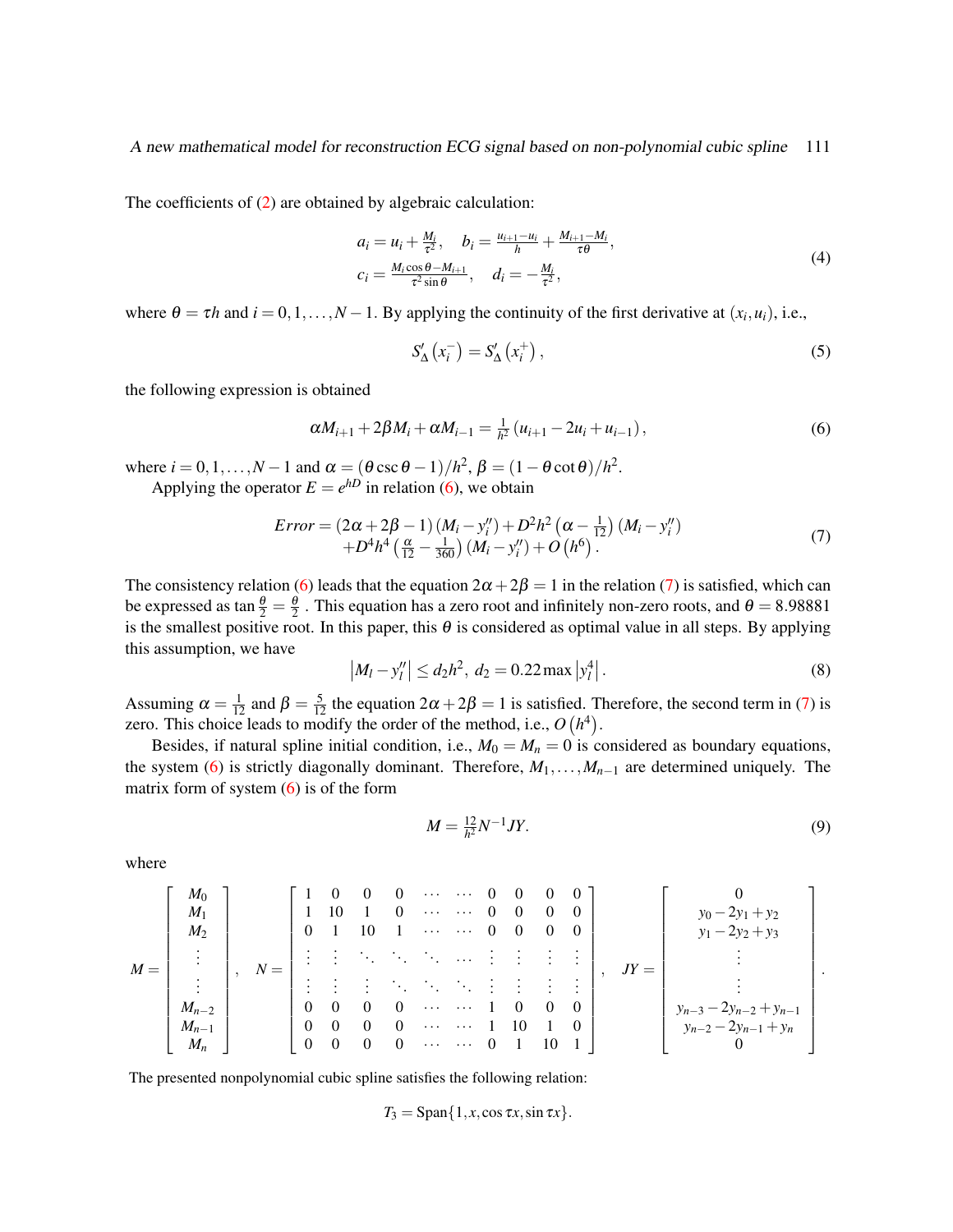By using the Maclaurin series expansions, we have

<span id="page-5-1"></span>
$$
T_3 = \text{Span}\left\{1, x, \frac{2}{\tau^2}(1 - \cos \tau x), \frac{6}{\tau^3}(\tau x - \sin \tau x)\right\}.
$$
 (10)

Whenever  $\tau \rightarrow 0$ , we have

$$
\lim_{\tau \to 0} \frac{2}{\tau^2} (\cos \tau x - 1) = x^2,
$$
  

$$
\lim_{\tau \to 0} \frac{6}{\tau^3} (\sin \tau x - \tau x) = x^3.
$$

Therefore by using the above limits in the equation [\(10\)](#page-5-1) we get  $T_3 = \{1, x, x^2, x^3\}$ . So that the nonpolynomial cubic spline reduces to the cubic spline when  $\tau \to 0$  and then the relation [\(6\)](#page-4-0) reduces to the consistency relation of the cubic spline

$$
M_{i+1} + 4M_i + M_{i-1} = \frac{6}{h^2} (u_{i+1} - u_i + u_{i-1}).
$$
\n(11)

According to above interpretation, convergence of non-polynomial cubic spline is concluded by Atkinsons logic [\[19\]](#page-10-12) for natural cubic spline. It is worth noting, this method presents acceptable result when

$$
h \le a \times 10^{-3}, \quad a > 0. \tag{12}
$$

## <span id="page-5-0"></span>4 Evaluation metrics

Suggested methods' efficiency for characterization of ECG signal should be evaluated. Let  $y(n)$  be the original signal and *x*(*n*) be reconstructed ECG signal of length *N*. Besides, *e* denotes absolute error between original signal data and reconstructed signal. Some criteria for this purpose are defined as follows.

#### 4.1 Root mean square difference

The root-mean-square difference (RMSD) evaluates average of the absolute error between main signal and approximated one:

$$
RMSD = \sqrt{\frac{\sum_{i=1}^{N} [e(n)]^2}{N}}.
$$

#### 4.2 Percentage Root-Mean-Square Difference

The percentage root-mean-square difference (PRD) is used for calculation deformation in approximated signal as follows

$$
PRD = \sqrt{\sum_{i=1}^{N} [y(n) - \bar{y}]^2},
$$

where  $\bar{y}$  denotes the average of the original signal.

#### 4.3 Correlation coefficient

Correlation Coefficient (CC) is a criterion that specifies the degree such that original signal data and reconstructed signal are connected according to their morphology

$$
CC = \frac{N\Sigma xy - \Sigma x \Sigma y}{\left[N\Sigma x^2 - (\Sigma x)^2\right] \left[N\Sigma y^2 - (\Sigma y)^2\right]}.
$$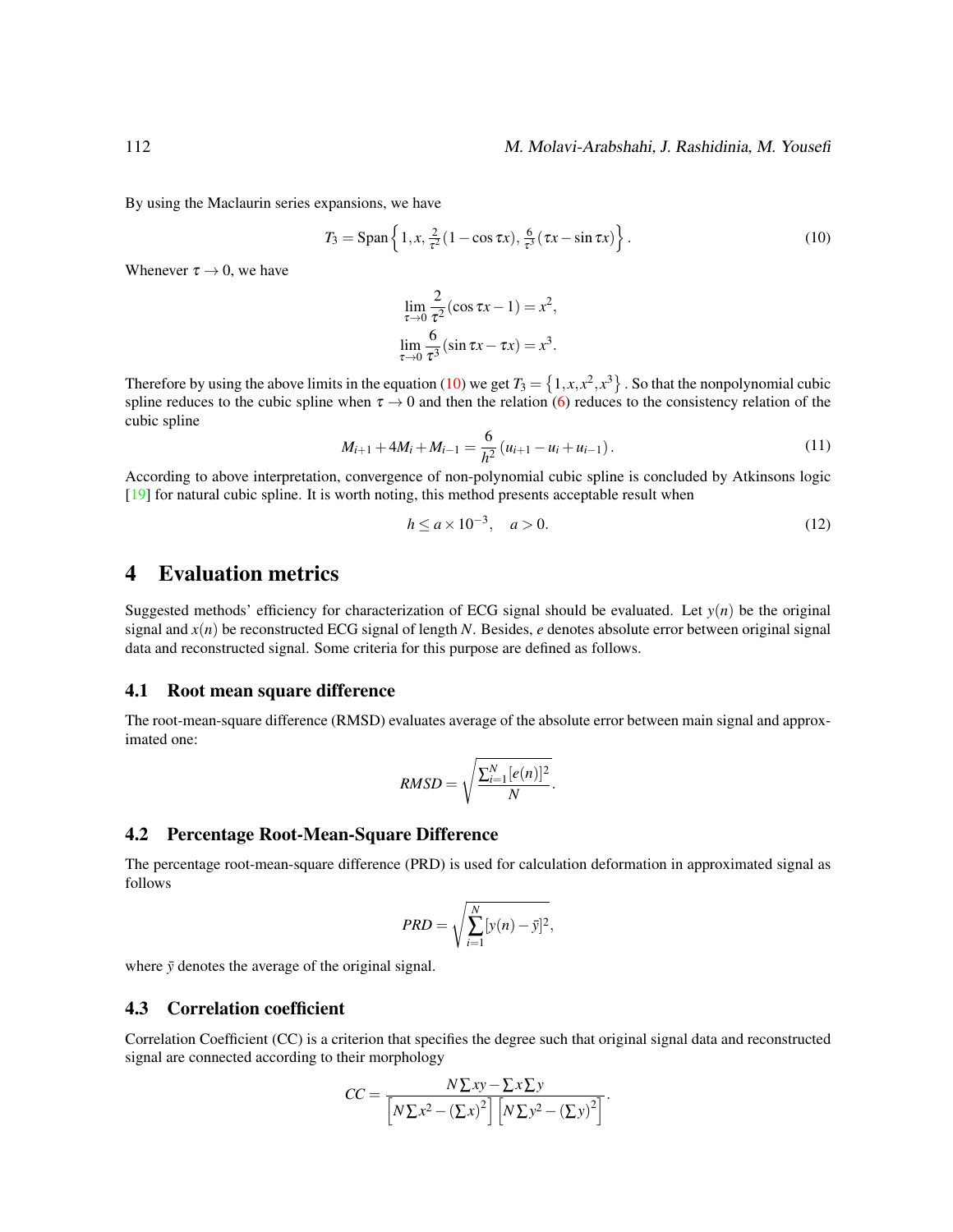A new mathematical model for reconstruction ECG signal based on non-polynomial cubic spline 113

## <span id="page-6-0"></span>5 Numerical experiments

Evaluation of proposed method is done based on qualitative and quantitative analysis. Qualitative analysis discusses the efficiency of suggested method by visual evaluation. Besides, quantitative analysis is done based on criteria which is introduced in Section [4.](#page-5-0)

We use the following notations in the numerical results:

NCS: Non-polynomial cubic spline.

MAF: Moving Average Filter.

MNCS: Proposed algorithm in order to modification resolution of ECG signal based on Non-polynomial cubic spline.

#### Qualitative analysis

In order to survey the effect of proposed method, first of all, NCS method is implemented on four ECG samples which are displayed by (a), (b), (c) and (d) notation. In Fig. [3,](#page-6-1) implementation results of approximated signals are represented.



<span id="page-6-1"></span>Figure 3: Approximation result of ECG signal by NCS method, (a) displays normal ECG sample and (b), (c) and (d) represent abnormal ECG signal samples.

According to Fig. [3,](#page-6-1) similarity between original ECG signal and its reconstructed form is specified. From a medical perspective, QRS complex consists important information about patients heart condition. Therefore, having accurate QRS complex plays a decisive factor in hearts disease. In order to better observation of results interpolation methods which are presented above, QRS complex of one complete wave of normal ECG is approximated by NCS method and the result is displayed in Fig. [4.](#page-7-0) According to Fig. [4,](#page-7-0) capability of this method in the field of reconstruction of ECG signal is visible especially in Fig. [4](#page-7-0) (b).

For better representation of proposed methods efficiency in the field of approximation of signal, we add white Gaussian noise with SNR=5,10 dB to normal ECG Signal samples and approximated noisy ECG signal by using NCS method. In Fig. [5-](#page-7-1) [6,](#page-8-1) the result of implementing method on data is represented. As can be seen from Fig. [5](#page-7-1)[-6](#page-8-1) reconstructed noisy ECG signal are smoother compared with noisy ECG samples.

#### Quantitative analysis

Metrics which are introduced in section [4](#page-5-0) are calculated in order to evaluation of proposed method's efficiency quantitatively. Although used metric criteria are explain in section 4 precisely, it is worth mentioning a few points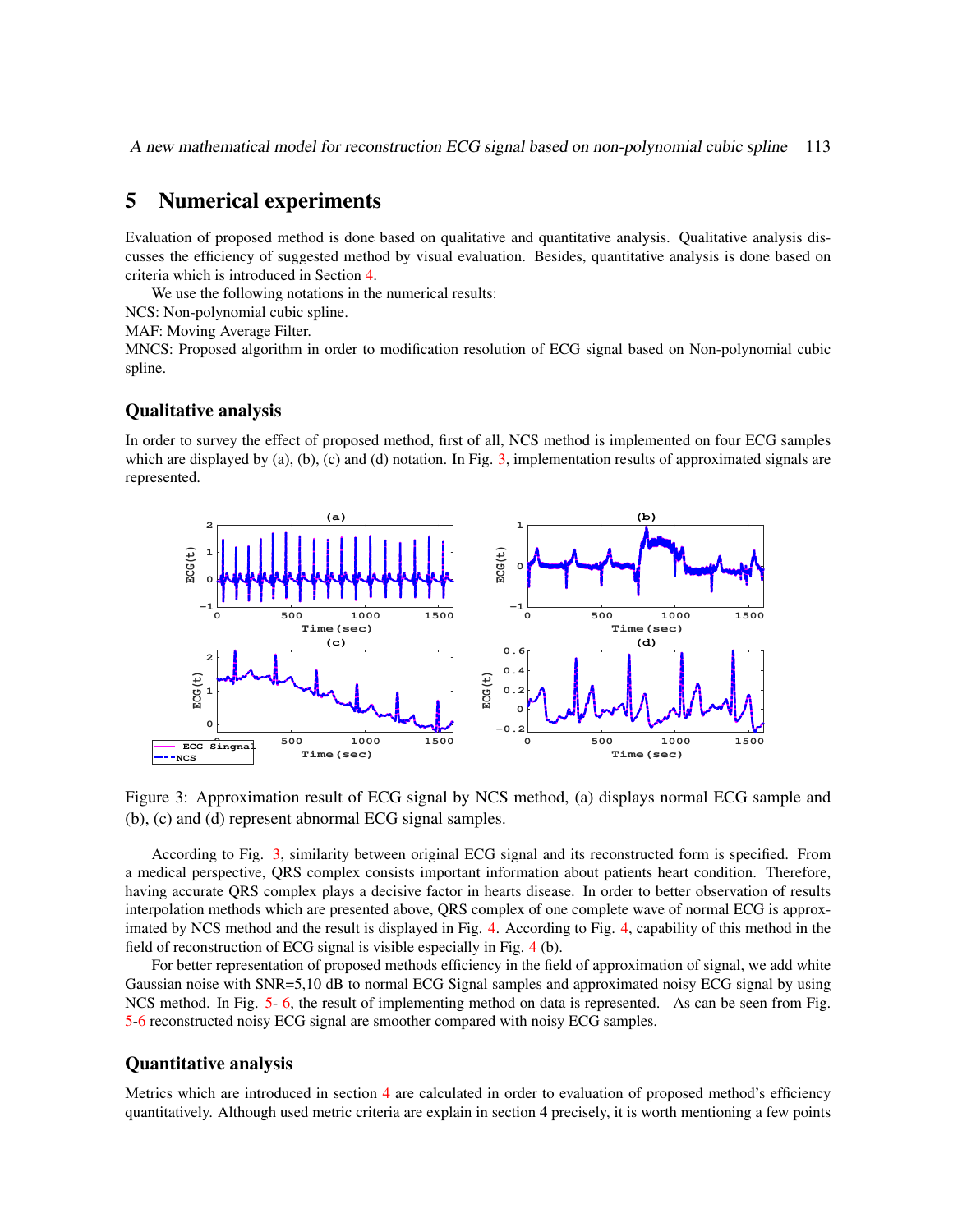

<span id="page-7-0"></span>Figure 4: Approximation of QRS complex of one complete wave of ECG by NCS Method, (a) one complete wave of normal ECG signal that is approximated by NCS method (b) QRS complex of part (b) is focused.



<span id="page-7-1"></span>Figure 5: Comparison of noisy ECG signals with SNR= 10dB (top panel) and reconstructed ECG signal by MNCS method (bottom panels).

about acceptable values for these criteria. RMSD is always non-negative, zero (almost never attained in practice) value represents a complete fit to the data. Besides, the quality of the approximated signal is evaluated as good approximation if the PRD (%) scale is between 0 and 9. Moreover, CC which is a criterion for similarity between original signal and approximated one is close to 1. The results of implementing proposed method is represented in Table [1.](#page-8-2)

As can be seen from Table [1,](#page-8-2) the results of RMSD and PRD are small acceptably for all of samples. Besides, CC for each sample is close to 1 sufficiently which displays the similarity between original ECG sample and its reconstructed one. Therefore, the proposed method is capable in order to approximate the ECG samples.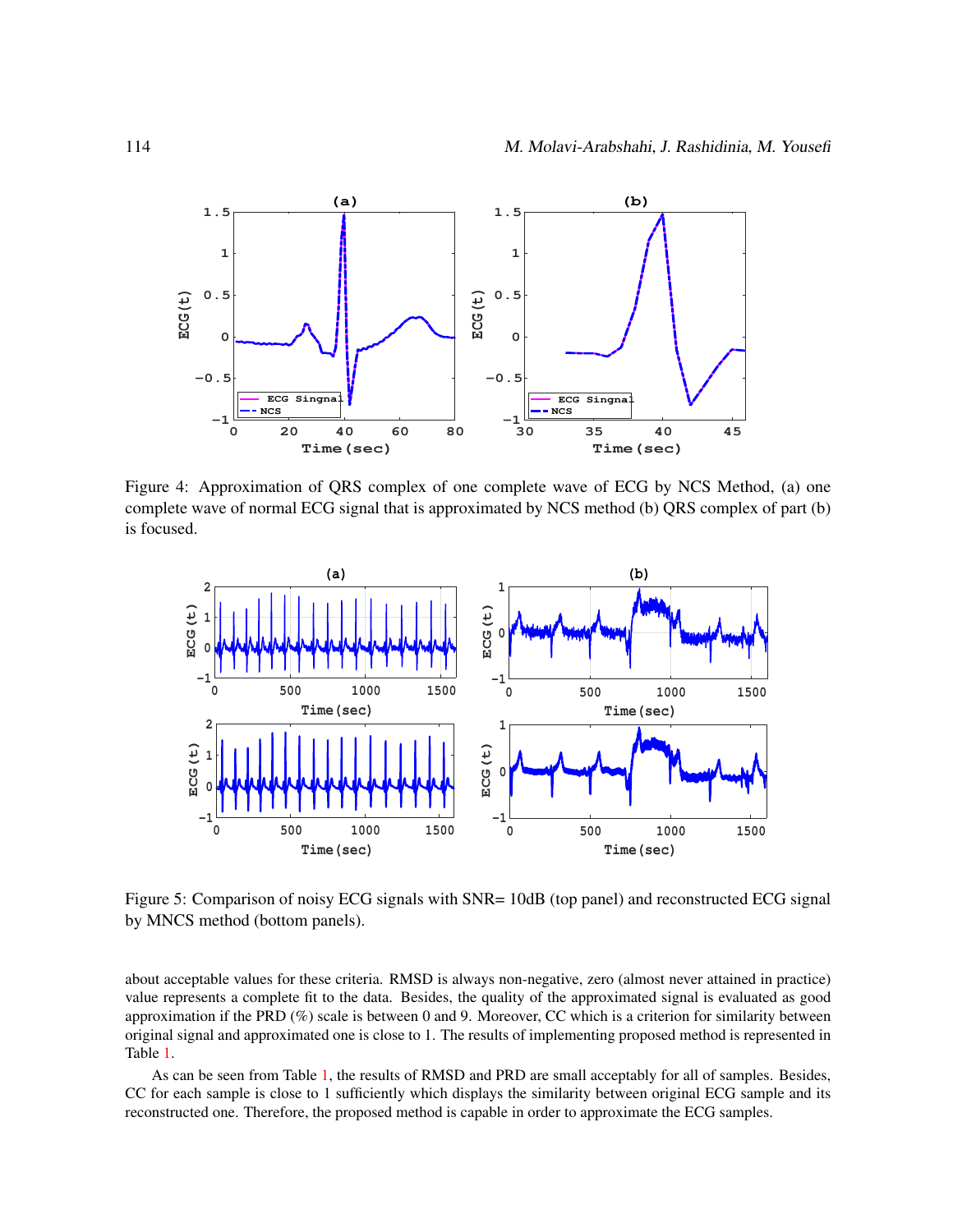

A new mathematical model for reconstruction ECG signal based on non-polynomial cubic spline 115

<span id="page-8-1"></span>Figure 6: Comparison of noisy ECG signals with SNR= 10 dB (top panel) and reconstructed ECG signal by MNCS method (bottom panels).

|                  | sample (a)  |            |         |             | sample (b) |         |  | sample $(c)$ |            |               |             | sample (d) |               |  |
|------------------|-------------|------------|---------|-------------|------------|---------|--|--------------|------------|---------------|-------------|------------|---------------|--|
| $\boldsymbol{N}$ |             |            |         |             |            |         |  |              |            |               |             |            |               |  |
|                  | <b>RMSD</b> | <b>PRD</b> | CC      | <b>RMSD</b> | PRD        | CC      |  | <b>RMSD</b>  | <b>PRD</b> | <sub>CC</sub> | <b>RMSD</b> | PRD        | <sub>CC</sub> |  |
|                  |             |            |         |             |            |         |  |              |            |               |             |            |               |  |
| 100              | 0.00400     | 2.28751    | 0.99396 | 0.00516     | 1.37747    | 0.99997 |  | 0.00500      | 1.65745    | 0.99574       | 0.00500     | 1.28751    | 0.99996       |  |
| 110              | 0.00401     | 2.55683    | 0.99487 | 0.00769     | 1.36623    | 0.99996 |  | 0.00247      | 1.99647    | 0.99425       | 0.00501     | 1.55683    | 0.99487       |  |
| 120              | 0.00457     | 2.69534    | 0.99523 | 0.00556     | 1.07069    | 0.99997 |  | 0.00287      | 1.43049    | 0.99743       | 0.00557     | .69534     | 0.99923       |  |
| 130              | 0.00426     | 1.48142    | 0.99937 | 0.00580     | 1.20547    | 0.99998 |  | 0.00221      | 1.49650    | 0.99164       | 0.00426     | 1.48142    | 0.99937       |  |
| 140              | 0.00666     | 2.23612    | 0.99776 | 0.00813     | 1.25624    | 0.99996 |  | 0.00169      | 2.05476    | 0.99624       | 0.00466     | 1.23612    | 0.99976       |  |
| 150              | 0.00557     | 3.29116    | 0.99262 | 0.00227     | 1.21244    | 0.99998 |  | 0.00922      | 1.45354    | 0.99617       | 0.00457     | 1.29116    | 0.99962       |  |
| 160              | 0.00402     | 2.97304    | 0.99318 | 0.00238     | 1.30797    | 0.99996 |  | 0.00978      | 2.40898    | 0.99492       | 0.00392     | 1.97304    | 0.99918       |  |
| 170              | 0.00609     | 2.56799    | 0.99447 | 0.00784     | 1.29649    | 0.99996 |  | 0.00227      | 2.67953    | 0.99222       | 0.00300     | 1.56799    | 0.99947       |  |
| 180              | 0.00274     | 2.28824    | 0.99231 | 0.00988     | 1.16276    | 0.99996 |  | 0.00252      | 2.24812    | 0.99518       | 0.00239     | 1.28824    | 0.99931       |  |
| 190              | 0.00239     | 2.64631    | 0.99564 | 0.00776     | 1.21834    | 0.99999 |  | 0.00402      | 1.58782    | 0.99305       | 0.00250     | 1.64631    | 0.99964       |  |
| 200              | 0.00250     | 2.72755    | 0.99430 | 0.00757     | 1.05270    | 0.99996 |  | 0.00180      | 1.99831    | 0.99186       | 0.00250     | 1.72755    | 0.99990       |  |
| 210              | 0.00289     | 2.18217    | 0.99316 | 0.00669     | 1.43816    | 0.99996 |  | 0.00083      | 1.18431    | 0.99242       | 0.00289     | 1.78217    | 0.99916       |  |
|                  |             |            |         |             |            |         |  |              |            |               |             |            |               |  |

<span id="page-8-2"></span>Table 1: Numerical results of Samples (a)-(d) Based on Metric criteria (*RMSE*, *PRD* and *CC*).

The numerical result of proposed method and [\[27\]](#page-10-10) on sample(d) are illustrated in Table [2.](#page-9-14) the order of Lagrange-Chebyshev restoration is order 50. According to the numerical result of Table [2,](#page-9-14) the accuracy of proposed method is clearly visible. In terms of elapsed CPU time, the proposed method is superior to method of [\[27\]](#page-10-10).

## <span id="page-8-0"></span>6 Conclusion

From a medical point of view, precise characterization of ECG signals was considered as a decisive factor in accurate diagnosis of the disease. MNCS algorithm was proposed as a mathematical model in order to modify the ECG signal quality in resolution. Capability of this method was evaluated by simulation result and quantitative criteria. Therefore, MNCS method represented acceptable results diagnostically. As can be seen, these methods can be used in similar fields in order to reconstruct the signals.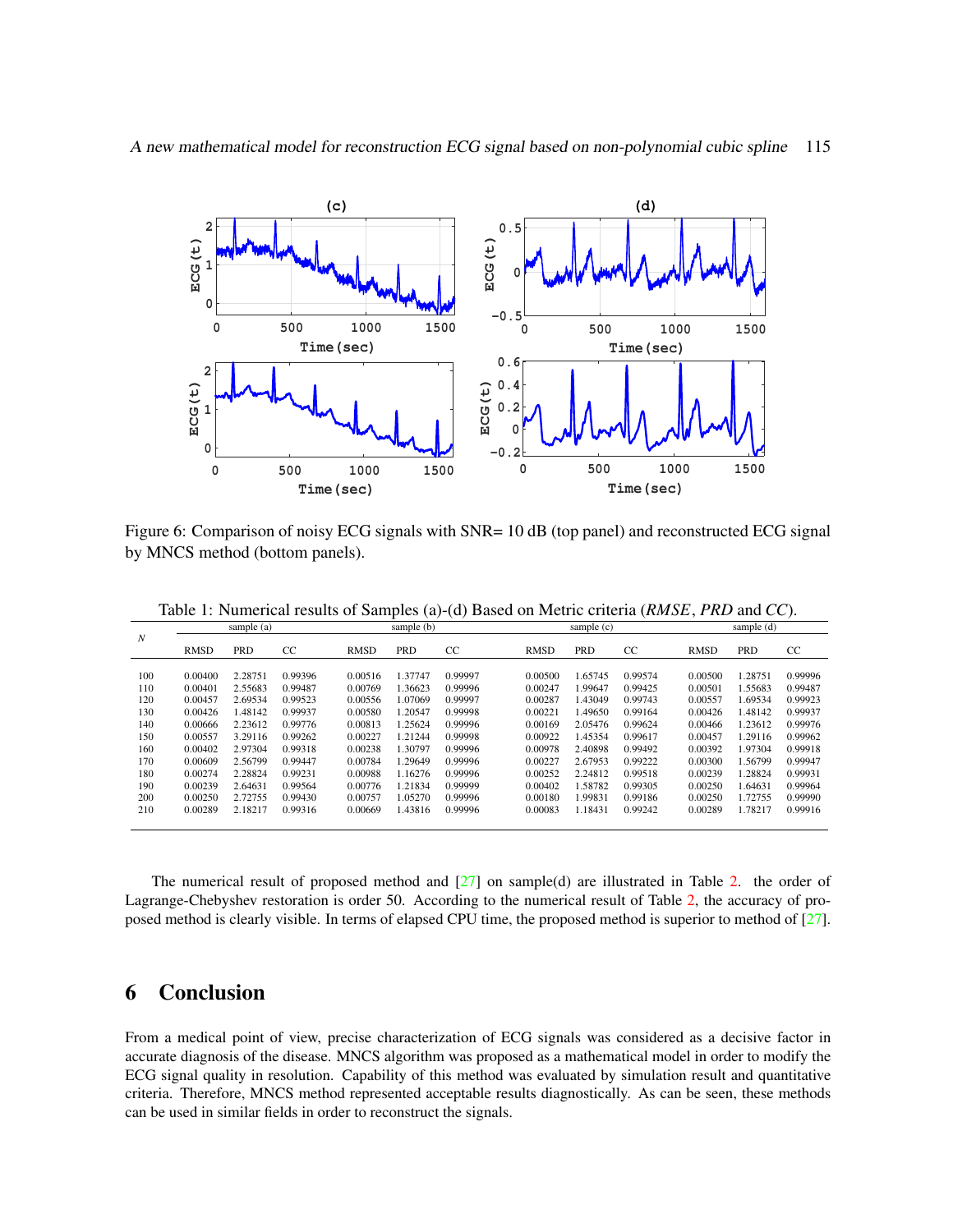|                  |             |            | sample $(d)$ | [27]     |             |            |               |          |
|------------------|-------------|------------|--------------|----------|-------------|------------|---------------|----------|
| $\boldsymbol{N}$ | <b>RMSD</b> | <b>PRD</b> | CC           | CPU Time | <b>RMSD</b> | <b>PRD</b> | <sub>CC</sub> | CPU Time |
| 250              | 0.00530     | 1.58051    | 0.99996      | 0.99999  | 0.06363     | 2.35671    | 0.98897       | 2.00011  |
| 500              | 0.00491     | 1.56783    | 0.99586      | 1.00011  | 0.05132     | 2.56412    | 0.97012       | 2.69871  |
| 1000             | 0.00546     | 1.66014    | 0.99961      | 1.45672  | 0.06897     | 2.76903    | 0.97193       | 2.99989  |
| 1250             | 0.00536     | 1.68602    | 0.99987      | 2.00011  | 0.07124     | 2.88806    | 0.97119       | 3.50014  |
| 1500             | 0.00394     | 1.03452    | 0.99986      | 2.45610  | 0.08666     | 2.67015    | 0.96456       | 4.00983  |
| 1750             | 0.00367     | 1.07816    | 0.99982      | 3.0012   | 0.05696     | 2.29940    | 0.98003       | 5.57780  |
| 2000             | 0.00332     | 1.99994    | 0.99918      | 3.50631  | 0.06145     | 2.90237    | 0.98636       | 5.45875  |

<span id="page-9-14"></span>Table 2: Quality assessment metrics for proposed method and [\[27\]](#page-10-10).

## References

- <span id="page-9-0"></span>[1] A. Alwan, *Global status report on noncommunicable diseases 2010*, World Health Organization, 2011.
- <span id="page-9-9"></span>[2] M. Alfaouri, K. Daqrouq, *ECG signal denoising by wavelet transform thresholding*, Am. J. Appl. Sci. 5 (2008) 276–281.
- <span id="page-9-2"></span>[3] S. Asadpour, A. Yazdani Cherati, H. Hosseinzadeh, *Solving the general form of the Emden-Fowler equations with the moving least squares method*, J. Math. Model. 7 (2019) 231–250.
- <span id="page-9-11"></span>[4] S.A. Anapagamini, R. Rajavel, *Hardware implementation of ECG denoising system using TMS320C6713 DSP processor*, Int. J. Biomed Eng. Technol. 21 (2016) 95–108.
- <span id="page-9-6"></span>[5] P.C. Bhaskar, M.A. Uplane, M.K. Ng, *High frequency electromyogram noise removal from electrocardiogram using FIR low pass filter based on FPGA*, Proc. Technol. 25 (2016) 497–504.
- <span id="page-9-12"></span>[6] M. Blanco-Velasco, B. Weng, K.E. Barner, *ECG signal denoising and baseline wander correction based on the empirical mode decomposition*, Comput. Biol. Med. 38 (2008) 1–13.
- <span id="page-9-7"></span>[7] S. Dixit, D. Nagaria, *LMS Adaptive Filters for noise cancellation: A review*, International Int. J. Electr. Comput. Eng. 7 (2017) 2088–8708.
- <span id="page-9-10"></span>[8] T. He, G. Clifford, L. Tarassenko, *Application of independent component analysis in removing artefacts from the electrocardiogram*, Neural. Comput. Appl. 15 (2006) 105–116.
- <span id="page-9-5"></span>[9] M.G. Egila, M.A. El-Moursy, A.E. El-Hennawy, H.A. El-Simary, A. Zaki, *FPGA-based electrocardiography (ECG) signal analysis system using least-square linear phase finite impulse response (FIR) filter*, J. Electr. Syst. Inf. Technol. 3 (2016) 513–526.
- <span id="page-9-3"></span>[10] A.R. Haghighi, N. Aliashrafi *A mathematical modeling of pulsatile blood flow through a stenosed artery under effect of a magnetic field*, J. Math. Model. 6 (2018) 149–164.
- <span id="page-9-8"></span>[11] A.M. Kaleem, R.D. Kokate, *An efficient adaptive filter for fetal ECG extraction using neural network*, Int. J. Intell. Syst. 28 (2019) 589–600.
- <span id="page-9-4"></span>[12] K. Jeong-Hwan, L. Kang-Hwi, L. Jeong-Whan, K. Kyeong-Seop, *Semi-real-time removal of baseline fluctuations in electrocardiogram (ECG) signals by an infinite impulse response low-pass filter (IIR-LPF)*, J. Supercomput. 74 (2018) 6785–6793.
- <span id="page-9-1"></span>[13] M. Marouf, *High Frequency noise approximation and adaptive reduction in ECG signals*, Ph.D. Thesis, Stanford University, University of Belgrade, Belgrade, 2017.
- <span id="page-9-13"></span>[14] M. Mohammadi, M. Bahrkazemi, *Bases for polynomial-based spaces*, J. Math. Model. 7 (2019) 21–34.